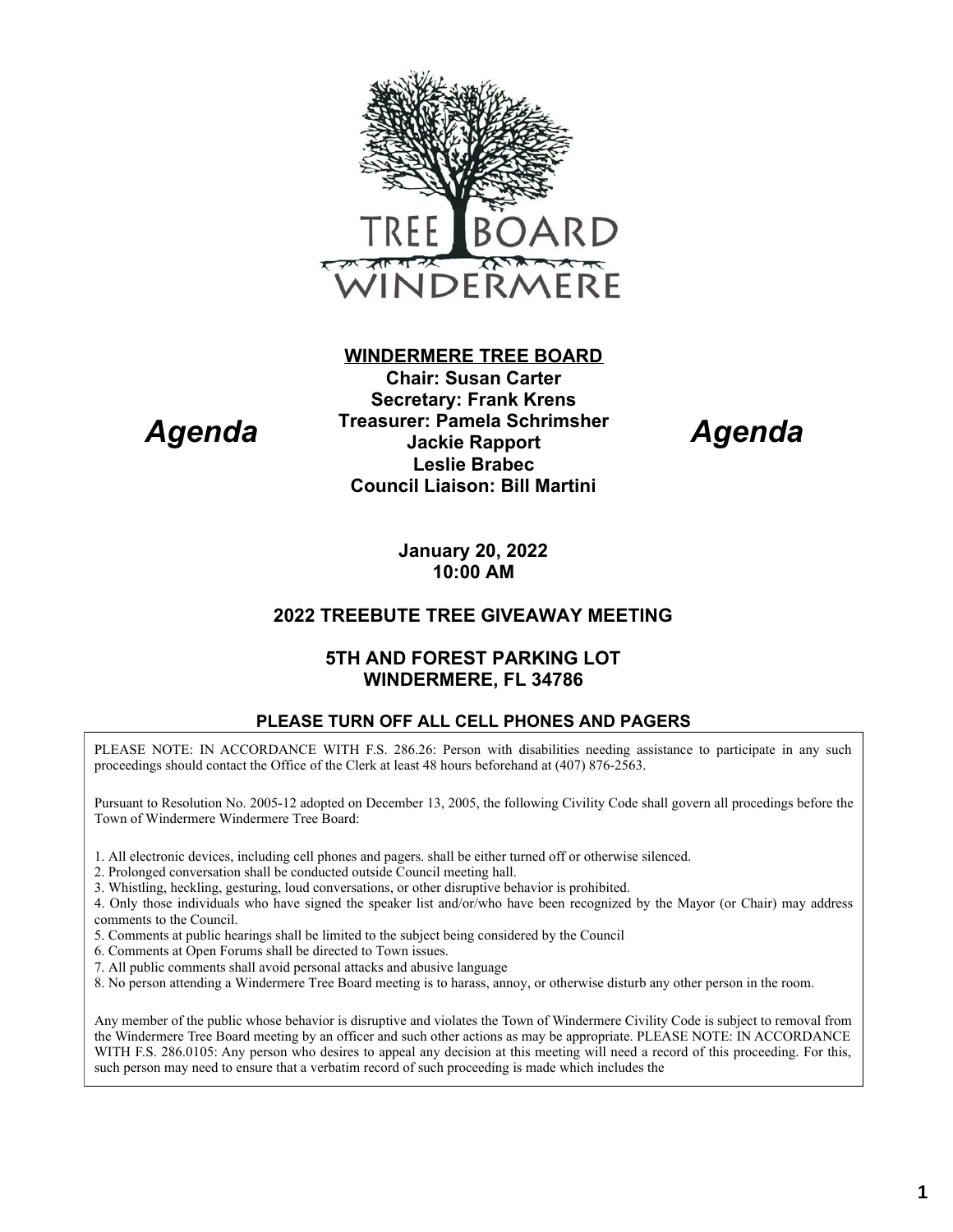## **AGENDA**

**Mission Statement: Augment community awareness of our Urban Forest, provide education regarding the benefits of trees and a commitment to protect, preserve and proliferate our community's Urban Forest. Beautification of our Windermere Parks and Recreation Areas.**

## **1. MEETING IS CALLED TO ORDER**

## **2. PUBLIC COMMENT (3 Minute Limit)**

## **3. MINUTES**

a. December 16, 2021 Windermere Tree Board Minutes

## **4. TREEBUTE TREE GIVEAWAY**

- a. Tree Giveaway Trees (water and tagging)
- b. Delivery Times
- c. Day-Of Coordination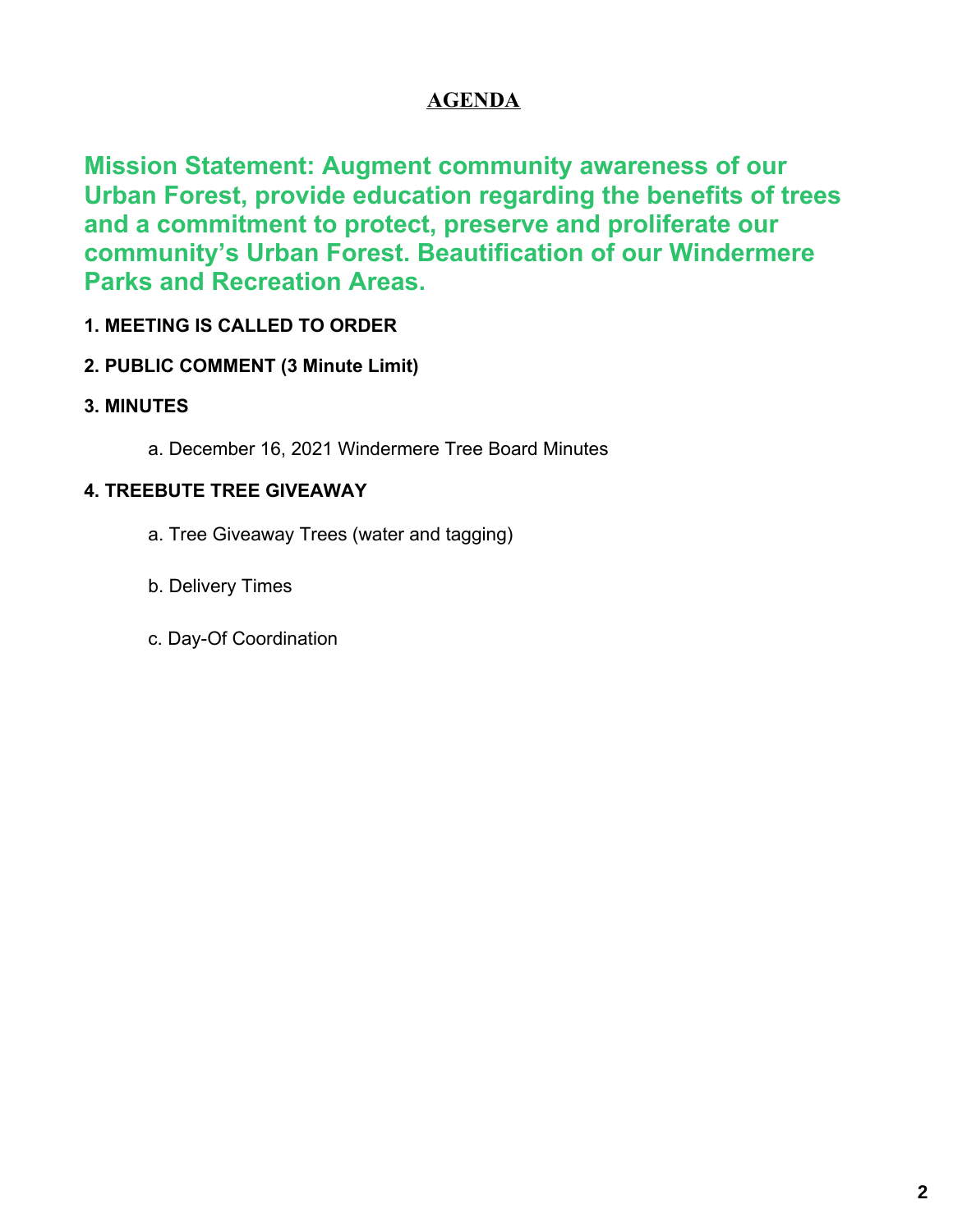## **MINUTES - DRAFT**

### **Windermere Tree Board December 16, 2021**

Mission Statement: Augment community awareness of our Urban Forest, provide education regarding the benefits of trees and a commitment to protect, preserve and proliferate our community's Urban Forest. Beautify our Windermere Parks and Recreation Areas.

Tree Board Members: Susan Carter (Chairman), Frank Krens (Recording Sec.), Jacqueline Rapport, Leslie Brabec, Pamela Schrimsher Town Liaison: Bill Martini

**1. Call To Order -** Chairman Susan Carter called the regular meeting of the WTB, as an in-person meeting, with a quorum present at 10:05 am in the Windermere Town Hall on December 16, 2021.

Tree Board Members present were: Susan Carter, Jackie Rapport, Leslie Brabec, Pamela, and Frank Krens. The quorum requirement was met. Town Council liaison Bill Martini, and Public Works Director Tonya Elliott-Moore, were present.

#### **2. Public Comment** – None

3. **Approval of Minutes –** Leslie Brabec made a motion to approve the October 2021 Minutes with correction of one typo. Jackie Rapport seconded, and they were approved with that change 4/0.

#### **4. Old Business**

- a. **Oakdale and E. 5th Update:** No activity. Effort deferred.
- b. **Citrus Grove Update:** The grove needs quite a bit of attention, to replace lost trees and to remove weeds, repair irrigation, and address sinking issues with existing trees. Chairman Susan Carter presented a three-phase project as follows:
	- **(1) Hand weeding around the base of the trees –** WTB will plan a community volunteer service project for this.
	- **(2) Resolving sunken tree roots and repairing the irrigation –** Tom Stroup offered to help with this, elevating the trees in some cases. Public Works will help by adding sand where needed and repairing the irrigation.
	- **(3) Order and plant the trees –** Susan Carter will order the trees. Tom Stroup has offered to help plant them.

Leslie Brabec made a motion that WTB commit up to \$3,000 to cover preparations and materials as listed above, and to purchase and plant six new citrus trees. Jackie Rapport seconded and the motion passed 4/0. Council liaison Bill Martini stated that WTB has sufficient funds available for this. PW Director Tonya Elliott-Moore stated that Town Manager Robert Smith can authorize up to \$10,000. Susan Carter will seek three quotes to cover the project.

#### **5. New Business**

**a. 2022 Tree Giveaway and Tree Planting –** There was discussion about moving the tree giveaway site and making changes to the process. The consensus was that the  $5<sup>th</sup>$  Avenue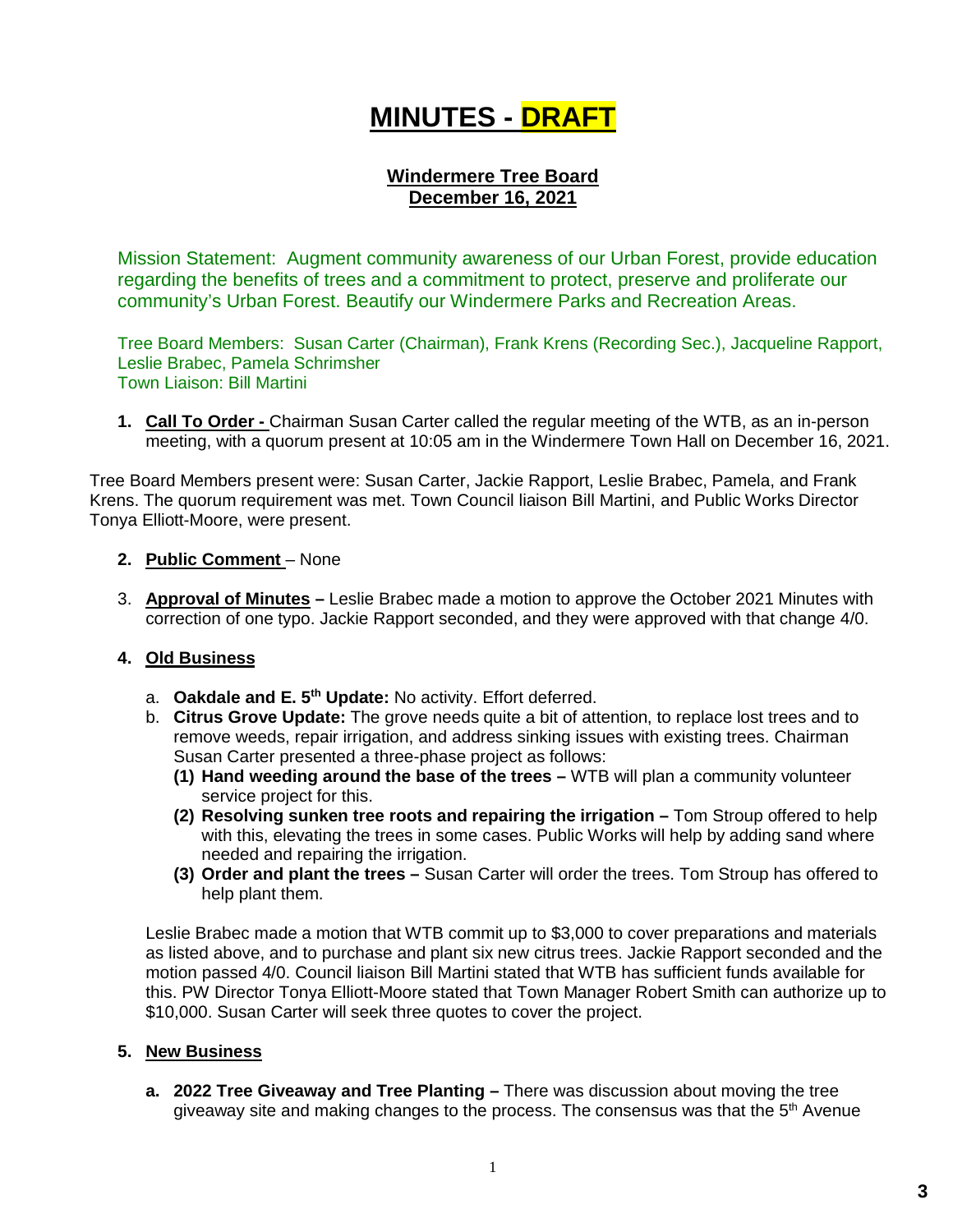parking lot and the process used last year worked great and that no changes, other than better signage, were needed.

**– Who can work on January 22:** Susan Carter, Frank Krens, Leslie Brabec, Jackie Rapport, Bill Martini said they can.

- **Tree list for Givaway:** Susan Carter presented an initial list of tree varieties available from Eddie McKeithen, our supplier for many years. After discussion, with a few changes to the list, Leslie Brabec made a motion to authorize Susan Carter to proceed with the revised tree list and to place the order. Jackie Rapport seconded and the motion passed 4/0.
- **Banner Update –** Susan Carter offered to get existing banners updated with the correct date, to order one more banner, and to obtain 4-6 more signs.

#### **b. Replanting Projects and Goals for 2022**

There are items that need near-term attention:

- Low-hanging branches over the paths in Central Park
- Fallen tree in Palmer Park
- Park Avenue mulching Tonya is getting a quote for this

Major projects to be considered in 2022 include:

- Replanting at Palmer Park
- Replanting at Windermere Recreation Center
- Replanting, using species that don't block the view along Bessie lakefront

Public Works Director, Tonya Elliott-Moore suggested that WTB develop a list of preferred trees to better diversify our urban forest. This could be an element of a Comprehensive Tree Canopy Sustainability Plan, as discussed in the October meeting.

**6. Adjourn** – Jackie Rapport made a motion to adjourn the meeting. Leslie Brabec seconded, and the meeting was adjourned at 11:00am.